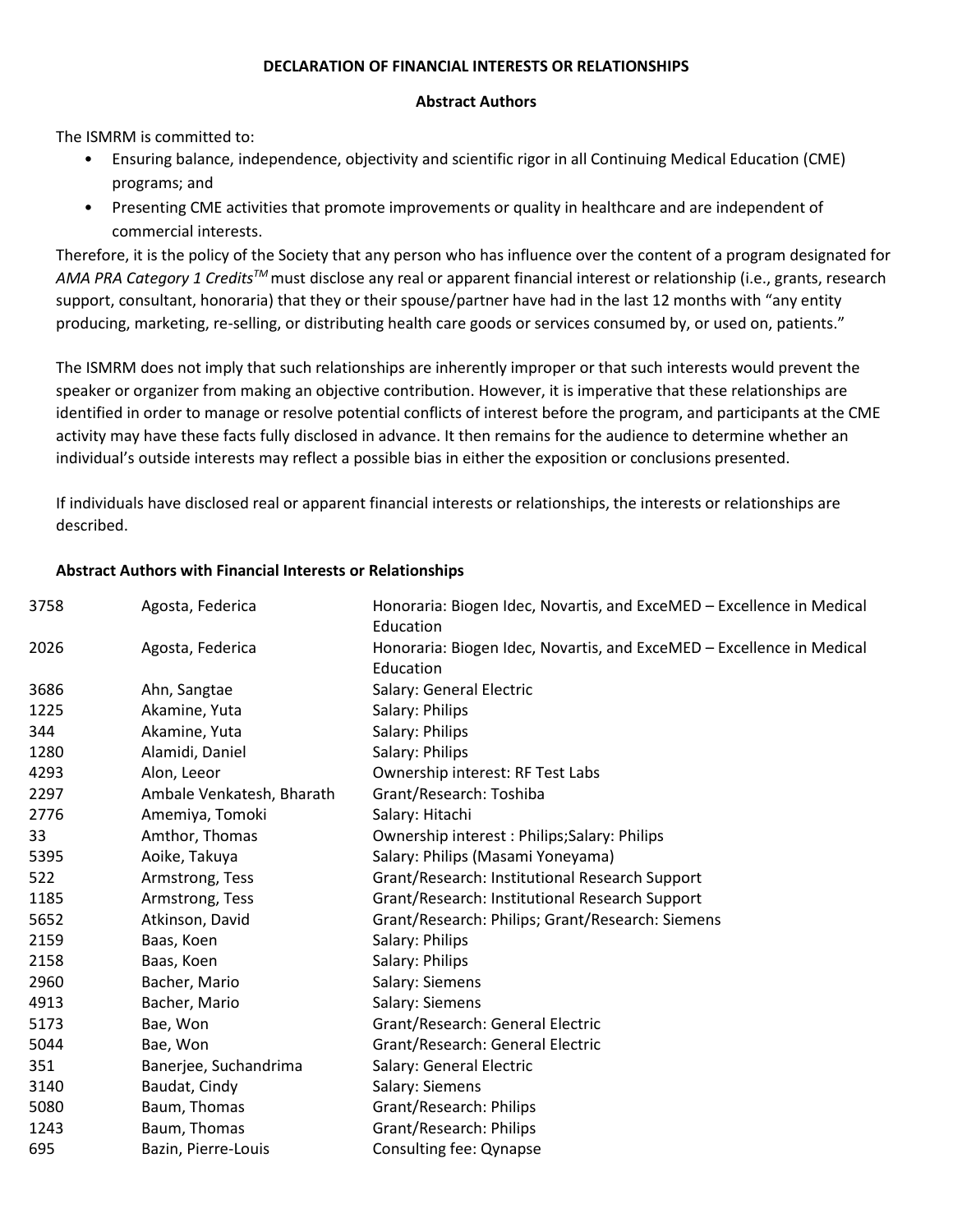| 2877 | Bazin, Pierre-Louis   | Consulting fee: Qynapse                                                       |
|------|-----------------------|-------------------------------------------------------------------------------|
| 1000 | Beck, Gabriele        | Salary: Philips                                                               |
| 4530 | Becker, Robert        | Grant/Research: Boehringer Ingelheim Pharma GmbH & Co. KG                     |
| 2859 | Bequé, Dirk           | Salary: General Electric                                                      |
| 2649 | Berglund, Johan       | Salary: General Electric                                                      |
| 1982 | Bhattacharyya, Pallab | Grant/ResearchNovartis                                                        |
| 610  | Bolan, Patrick        | Consulting feeOwnership interest BreastMed, IncMRI Metrology LLC              |
| 4049 | Bolster, Jr., Bradley | Ownership interest: Siemens; Salary: Siemens                                  |
| 2574 | Bonekamp, David       | Speaker Honoraria: Profound Medical Inc.                                      |
| 1714 | Boskamp, Ed           | Salary: General Electric                                                      |
| 19   | Boskamp, Ed           | Salary: General Electric                                                      |
| 604  | Brady, Martin         | Salary: TherVoyantequity                                                      |
| 188  | Brammerloh, Malte     | <b>Research Cooperation Agreement: Siemens</b>                                |
| 4093 | Braun, Sandro         | Salary: Siemens                                                               |
| 2715 | Braun, Sandro         | Salary: Siemens                                                               |
| 1248 | Breighner, Ryan       | Grant/Research: General Electric                                              |
| 4206 | Brunner, David        | Ownership interest: Skope Magnetic Resonance Technologies                     |
| 4962 | Bruns, Andreas        | Salary: F. Hoffmann-La Roche Ltd                                              |
| 5231 | Bryskhe, Karin        | Ownership interest: Random Walk Imaging; Salary: Random Walk Imaging          |
| 682  | Buonincontri, Guido   | Grant/Research: General Electric                                              |
| 4260 | Buonincontri, Guido   | Grant/Research: General Electric                                              |
| 1369 | Burge, Alissa         | Grant/Research: General Electric                                              |
| 1448 | Burge, Alissa         | Grant/Research: General Electric                                              |
| 5407 | By, Samantha          | Salary: Philips                                                               |
| 2771 | Bydder, Mark          | Grant/Research: Siemens                                                       |
| 34   | Caan, Matthan         | Ownership interest: NicoLab                                                   |
| 365  | Cai, Xiaoying         | Internship compensation: Siemens                                              |
| 5183 | Carl, Michael         | Salary: General Electric                                                      |
| 5017 | Casagranda, Stefano   | Salary: Olea Medical                                                          |
| 3255 | Ceccaldi, Pascal      | Salary: Siemens                                                               |
| 1025 | Cencini, Matteo       | Grant/Research: General Electric                                              |
| 1045 | Cervantes, Barbara    | Grant/Research: Philips;Grant/Research: European Research Council (ERC)       |
| 4623 | Cervantes, Barbara    | Grant/Research: Philips                                                       |
| 2042 | Chang, Yulin          | Salary: Siemens                                                               |
| 3655 | Chang, Peter          | Grant/Research: Toshiba                                                       |
| 347  | Chaudhari, Akshay     | Grant/Research: General Electric; Consulting fee: Skope Magnetic Resonance    |
|      |                       | Technologies                                                                  |
| 1039 | Chaudhari, Akshay     | Grant/Research: General Electric; Consulting fee: Skope Magnetic Resonance    |
|      |                       | Technologies                                                                  |
| 3524 | Chebrolu, Venkata     | Salary: Siemens                                                               |
|      | Veerendranadh         |                                                                               |
| 5174 | Chebrolu, Venkata     | Salary: Siemens                                                               |
|      | Veerendranadh         |                                                                               |
| 3354 | Chelu, Raluca         | Grant/Research: General Electric; Honoraria: General Electric                 |
| 2588 | Chen, Jun             | Ownership interest: Resoundant; Salary: Mayo Clinic; Mayo Clinic and Jun Chen |
|      |                       | have intellectual properties on MRE                                           |
| 3155 | Chen, Jun             | Ownership interest: Resoundant; Mayo Clinic and Jun Chen have intellectual    |
|      |                       | properties on MRE                                                             |
| 3680 | Chen, Kevin           | Salary: General Electric                                                      |
| 5606 | Chen, Meining         | Salary: Alltech Medical Systems                                               |
| 4077 | Chen, Xin             | Salary: Toshiba                                                               |
| 4397 | Chen, Xin             | Salary: Toshiba                                                               |
| 3478 | Chen, Huijun          | Grant/Research: National Natural Science Foundation of China                  |
|      |                       |                                                                               |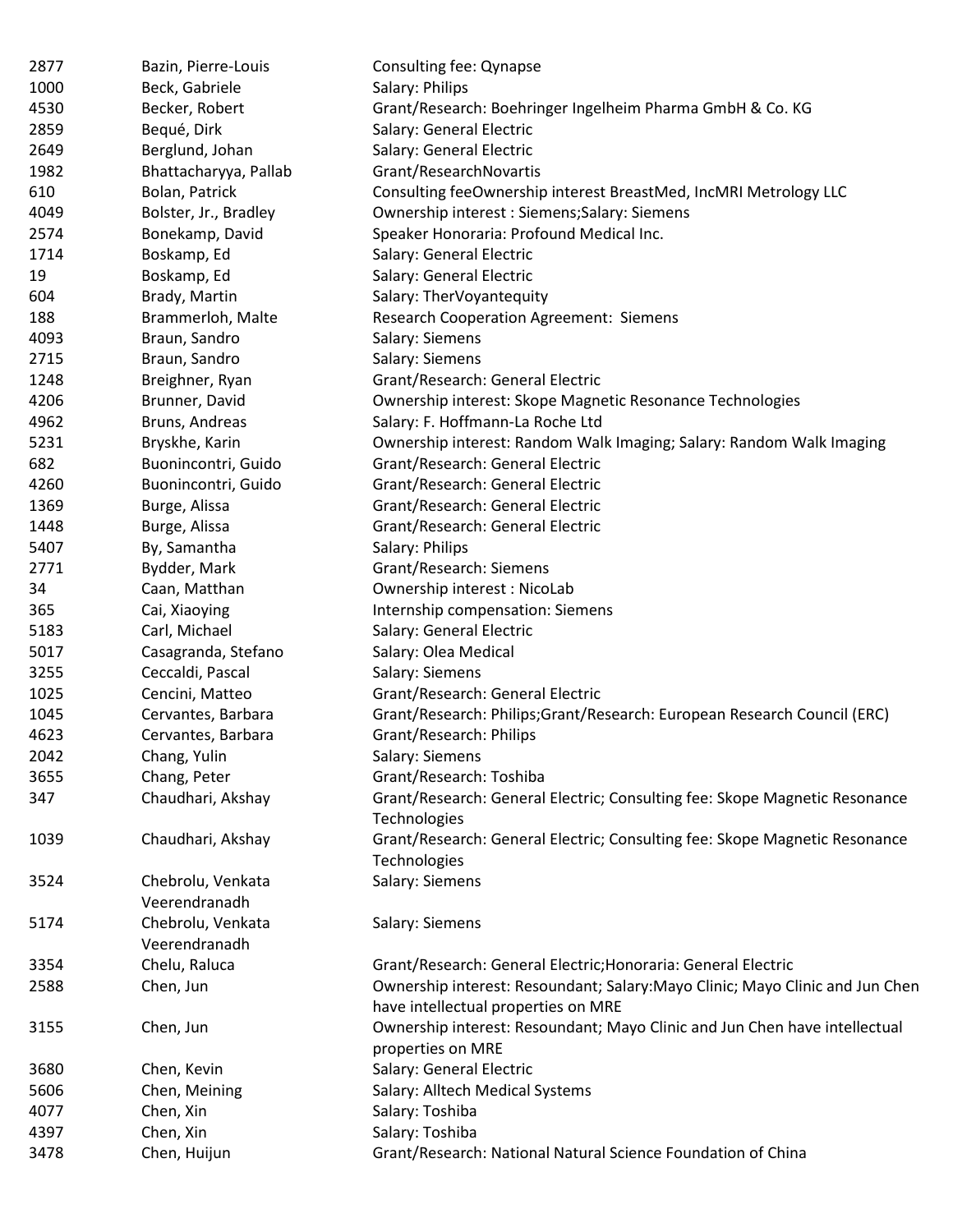| 3369 | Cheng, Joseph           | Grant/Research: General Electric; Consulting fee: HeartVista, Inc.                                                                                                                   |
|------|-------------------------|--------------------------------------------------------------------------------------------------------------------------------------------------------------------------------------|
| 570  | Cheng, Joseph           | Grant/Research: General Electric; Consulting fee: HeartVista, Inc.                                                                                                                   |
| 3846 | Coello, Eduardo         | Salary: General Electric                                                                                                                                                             |
| 1984 | Corredor-Jerez, Ricardo | Salary: Siemens                                                                                                                                                                      |
| 3410 | Corredor-Jerez, Ricardo | Salary: Siemens                                                                                                                                                                      |
| 4322 | Cover, Keith S          | Grant/Research: Cancer Center Amsterdam (CCA)Lead inventor on patent for<br>color intensity projects (CIP) and entitled to royalities. VU University Medical<br>Center, Amsterdam    |
| 4447 | Cover, Keith S          | Grant/Research: Cancer Center Amsterdam (CCA)Lead inventor on patent for<br>color intensity projections (CIP) and entitled to royalities; VU University Medical<br>Center, Amsterdam |
| 2862 | Cozzini, Cristina       | Salary: General Electric                                                                                                                                                             |
| 3794 | Cozzini, Cristina       | Salary: General Electric                                                                                                                                                             |
| 16   | Cuthbertson, Jonathan   | <b>Materials: General Electric</b>                                                                                                                                                   |
| 2672 | Datta, Anjali           | Grant/Research: General Electric; spouse receives salary General Electric                                                                                                            |
| 4153 | De Arcos, Jose          | Grant/Research: Siemens                                                                                                                                                              |
| 2634 | De Bondt, Timo          | <b>Consulting fee: General Electric</b>                                                                                                                                              |
| 1392 | de Vries, Bas           | Grant/Research: Dutch Arthritis Foundation                                                                                                                                           |
| 1875 | DEBATISSE, Justine      | Salary: Siemens                                                                                                                                                                      |
| 1040 | Del Grande, Filippo     | Grant/Research: Siemens; Intellectual property rights: Siemens; Honoraria:<br><b>Siemens</b>                                                                                         |
| 2635 | Denck, Jonas            | Salary: Siemens                                                                                                                                                                      |
| 531  | Deoni, Sean             | Grant/Research: Nestec SA; Consulting fee: Nestec SA                                                                                                                                 |
| 916  | D'Errico, Luigia        | Honoraria: Siemens; Siemens; Institutional Research Agreement                                                                                                                        |
| 5164 | Dieckmeyer, Michael     | Grant/Research: Philips                                                                                                                                                              |
| 191  | Diefenbach, Maximilian  | Grant/Research: Philips                                                                                                                                                              |
| 5612 | Diefenbach, Maximilian  | Grant/Research: Philips                                                                                                                                                              |
| 533  | Diefenbach, Maximilian  | Grant/Research: Philips                                                                                                                                                              |
| 2855 | Dietrich, Benjamin      | Ownership interest: Skope Magnetic Resonance Technologies                                                                                                                            |
| 4761 | Dos Reis, Jesus         | Salary: Schiller Medical SAS                                                                                                                                                         |
| 3753 | Dumont, Matthieu        | Salary: Ownership interest : PfizerPfizer                                                                                                                                            |
| 3417 | Dupuis, Andrew          | Grant/Research: Siemens                                                                                                                                                              |
| 14   | Edelman, Robert         | Grant/Research: Siemens; Intellectual property rights: Siemens                                                                                                                       |
| 2988 | Edelman, Robert         | Grant/Research: Siemens; Intellectual property rights: Siemens                                                                                                                       |
| 4217 | Eggers, Holger          | Salary: Philips                                                                                                                                                                      |
| 2730 | Eldib, Mootaz           | Salary: Biotelemtry Research                                                                                                                                                         |
| 5319 | Ersoz, Ali              | Salary: General Electric                                                                                                                                                             |
| 4395 | Erturk, M. Arcan        | Salary: Medtronic                                                                                                                                                                    |
| 4068 | Eryaman, Yigitcan       | Consulting fee: NeoTherma Oncology (Wichita, KS)                                                                                                                                     |
| 4180 | Eryaman, Yigitcan       | Consulting fee: Neotherma, KS                                                                                                                                                        |
| 3141 | Essbaiheem, Fahad       | Grant/Research: General Electric                                                                                                                                                     |
| 178  | Fan, Audrey             | Grant/Research: General Electric                                                                                                                                                     |
| 4826 | Fan, Audrey             | Grant/Research: General Electric                                                                                                                                                     |
| 3998 | Farrar, Christian       | Grant/Research: Pfizer                                                                                                                                                               |
| 667  | Fartaria, Mário João    | Grant/Research: Siemens                                                                                                                                                              |
| 4357 | Feng, Xue               | Grant/Research: Siemens                                                                                                                                                              |
| 3685 | Fernandez, Brice        | Salary: General Electric                                                                                                                                                             |
| 89   | Fischi-Gomez, Elda      | Grant/Research: Siemens                                                                                                                                                              |
| 1467 | Foged, Mette            | Grant/Research: Lundbeck Foundation; Ownership interest: Siemens, General<br>Electric                                                                                                |
| 4416 | Foo, Thomas             | Salary: General Electric                                                                                                                                                             |
| 839  | Foo, Thomas             | Salary: General Electric                                                                                                                                                             |
| 4080 | Forman, Christoph       | Salary: Siemens; Ownership interest: Siemens                                                                                                                                         |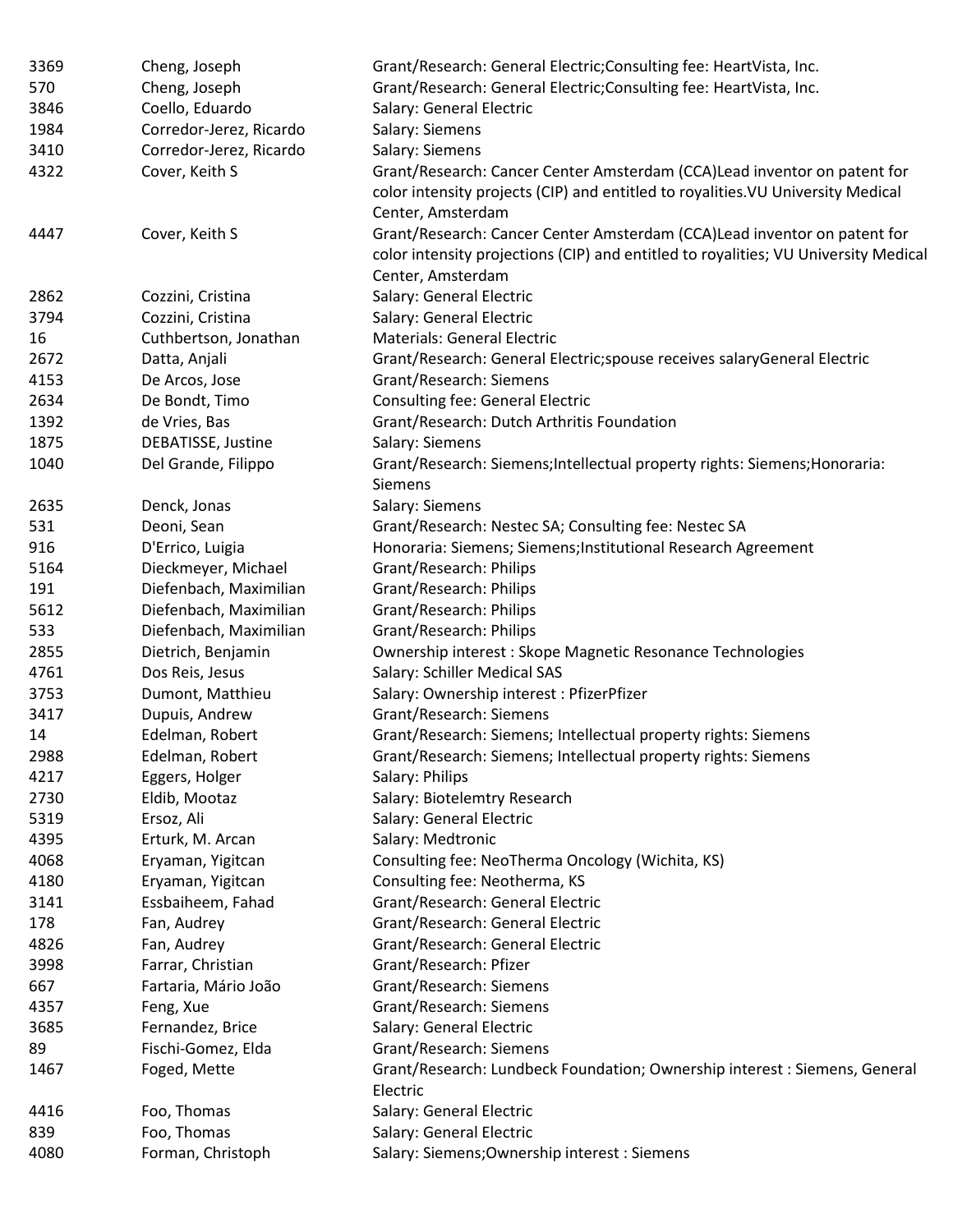| 3439 | Franke, Jochen            | Salary: Bruker Biospin                                                                                               |
|------|---------------------------|----------------------------------------------------------------------------------------------------------------------|
| 598  | Franson, Dominique        | Grant/Research: Siemens                                                                                              |
| 5015 | Fringuello Mingo, Alberto | Salary: Bracco                                                                                                       |
| 5398 | Fujima, Noriyuki          | Grant/Research: Philips                                                                                              |
| 1638 | Fung, Maggie              | Salary: General Electric; Ownership interest: General Electric                                                       |
| 7    | Funk, Stephanie           | Honoraria: Circle institute GmbH                                                                                     |
| 4124 | Gach, H Michael           | Grant/Research: Philips; Salary: Philips                                                                             |
| 2999 | Gach, H Michael           | Grant/Research: ViewRay; Consulting fee: ViewRay; Speaking Honoraria:                                                |
|      |                           | ViewRay; Ownership interest: ViewRay; Salary: ViewRay                                                                |
| 4099 | Gao, Xiang                | Grant/Research: Siemens                                                                                              |
| 3442 | Gatehouse, Peter          | Departmental Research Agreement and Support: Siemens                                                                 |
| 5637 | Ghodasara, Satyam         | Grant/Research: Siemens                                                                                              |
| 2256 | Glaser, Kevin             | Ownership interest: Resoundant; Salary: Mayo Clinic; Mayo Clinic and Jun Chen<br>have intellectual properties on MRE |
| 63   | Gomez, Pedro              | Grant/Research: General Electric                                                                                     |
| 187  | Gong, Nan-Jie             | Salary: United Imaging Healthcare America                                                                            |
| 2638 | Gong, Enhao               | Grant/Research: General Electric                                                                                     |
| 189  | Gong, Enhao               | Grant/Research: General Electric; Ownership interest: Subtle Medical                                                 |
| 2795 | Gong, Enhao               | Grant/Research: General Electric; Ownership interest: Subtle Medical                                                 |
| 357  | Gong, Enhao               | Grant/Research: General Electric                                                                                     |
| 4942 | Gong, Nan-Jie             | Salary: United Imaging Healthcare America                                                                            |
| 4190 | Gong, Enhao               | Ownership interest : Subtle Medical Inc.                                                                             |
| 3074 | Granlund, Kristin         | Grant/Research: General Electric                                                                                     |
| 4415 | Green, Olga               | Grant/Research: ViewRay; Consulting fee: ViewRay; Honoraria: ViewRay;                                                |
|      |                           | Ownership interest: ViewRay; Salary: ViewRay;                                                                        |
| 2627 | Green, Olga               | Grant/Research: Philips, ViewRay; Consulting fee: ViewRay; Honoraria:                                                |
|      |                           | ViewRay; Ownership interest: ViewRay; Salary: Philips                                                                |
| 3396 | Grissom, William          | Ownership interest: MRCode, BV                                                                                       |
| 2894 | Griswold, Mark            | Intellectual property rights: Siemens; Grant/Research: Siemens                                                       |
| 4290 | Gruber, Bernhard          | Grant/Research: Grant/Research: Dutch Technology Foundation (TTW)The                                                 |
|      |                           | <b>Netherlands Heart Foundation</b>                                                                                  |
| 4688 | Guidon, Arnaud            | Salary: General Electric                                                                                             |
| 4065 | Guyer, Samuel             | Salary: International Business Machines Corporation                                                                  |
| 4264 | Guzek, Bartosz            | Salary: Siemens                                                                                                      |
| 4399 | Ha, Seunghoon             | Salary: Philips                                                                                                      |
| 1459 | Ha, Seunghoon             | Salary: Philips                                                                                                      |
| 4181 | Habara, Hideta            | Salary: Hitachi                                                                                                      |
| 5156 | Haddock, Bryan            | Scanner time and tracer for experiments: General Electric                                                            |
| 3187 | Hagiwara, Akifumi         | Grant/Research: Bayer Healthcare/Bayer Schering                                                                      |
| 2908 | Hamilton, Jesse           | Grant/Research: Siemens                                                                                              |
| 2099 | Hancu, Ileana             | Salary: General Electric                                                                                             |
| 4533 | Hancu, Ileana             | Salary: General Electric                                                                                             |
| 924  | Hankov, Georges           | Grant/Research: F. Hoffmann-La Roche Ltd                                                                             |
| 5629 | Harada, Taisuke           | Grant/Research: Hitachi; Employee: Hitachi                                                                           |
| 1137 | Harrison, Ian             | Grant/Research: Eli Lilly and Company                                                                                |
| 4039 | Hata, Nobuhiko            | Grant/Research: Ownership interest: Canon USA, Inc.Harmonus, Inc.                                                    |
| 2866 | Hatton, Sean              | CorTechs Laboratories, Inc., Founder and holds equity in CorTechs Laboratories,                                      |
|      |                           | Inc., and also serves on its Scientific Advisory Board                                                               |
| 919  | Heerfordt, John           | Siemens provides funding for my PhD position at Lausanne University Hospital                                         |
| 4043 | Heijman, Edwin            | Salary: Philips                                                                                                      |
| 1191 | Heijman, Edwin            | Salary: Philips                                                                                                      |
| 302  | Helle, Michael            | Salary: Philips                                                                                                      |
| 777  | Hilbert, Tom              | Salary: Siemens                                                                                                      |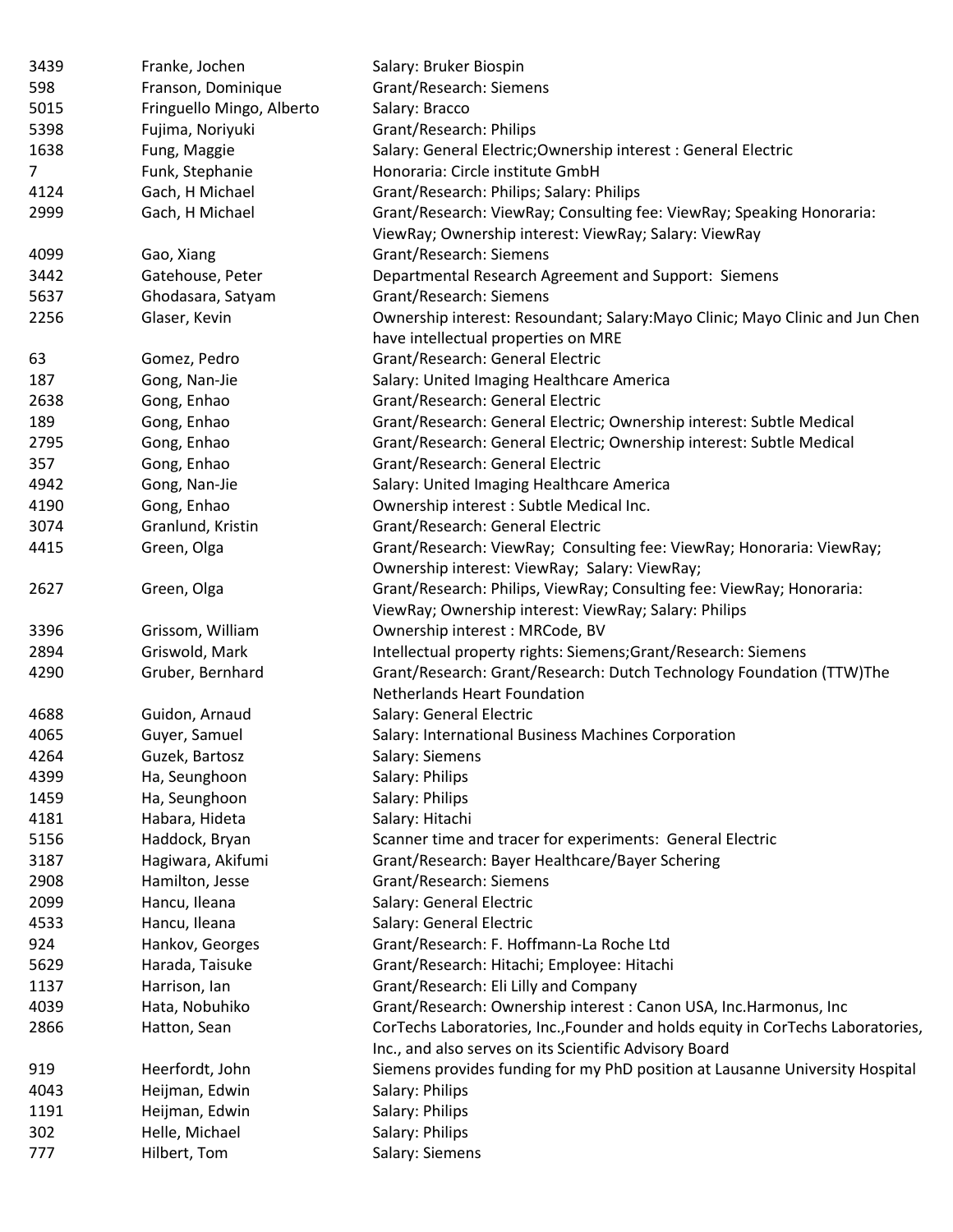| 2814 | Hilbert, Tom            | Salary: Siemens                                                                                |
|------|-------------------------|------------------------------------------------------------------------------------------------|
| 3025 | Hong, Sungtak           | Salary: Philips                                                                                |
| 5103 | Hua, Yihe               | Salary: General Electric                                                                       |
| 4407 | Hua, Yihe               | Grant/Research: Salary: General Electric; MAGNUS DoD grant W81XWH-16-2-<br>0054                |
| 4727 | Huh, Jimi               | Grant/Research: The National Research Foundation of Korea                                      |
| 1665 | Hurley, Samuel          | Consulting fee: Synaptive Medical, Inc.                                                        |
| 2772 | Hurley, Samuel          | Consulting fee: Synaptive Medical, Inc.                                                        |
| 1758 | Hurst, Gregory          | Consulting fee: Skope Magnetic Resonance Technologies                                          |
| 4091 | Huttinga, Niek          | Grant/Research: Philips, Netherlands Organisation for Scientific Research<br>(NWO)             |
| 5627 | Hwang, Ken-Pin          | Grant/Research: General Electric; Salary: General Electric; Ownership Interest:<br>SyntheticMR |
| 5628 | Hwang, Ken-Pin          | Grant/Research: General Electric; Salary: General<br>Electric; Ownership SyntheticMR           |
| 5457 | Idiyatullin, Djaudat    | Royalty: General Electric                                                                      |
| 2022 | Ismail, Ozama           | Grant/Research: Eli Lilly & Company                                                            |
| 2797 | Isogawa, Kenzo          | Ownership interest: Toshiba; Salary: Toshiba                                                   |
| 3512 | Ito, Kosuke             | Salary: Hitachi                                                                                |
| 4105 | Iwadate, Yuji           | Salary: General Electric                                                                       |
| 4277 | Iwasawa, Kohjiro        | Salary: Hitachi                                                                                |
| 4261 | Jaubert, Olivier        | Grant/Research: Philips                                                                        |
| 3209 | Jeon, Tina              | Grant/Research: Toyobo                                                                         |
| 1573 | Jeon, Tina              | Grant/Research: General Electric                                                               |
| 74   | Jhaveri, Kartik         | Grant/Research: Bayer Healthcare/Bayer Schering                                                |
| 4114 | Jiang, Wenwen           | Salary: HeartVista, Inc                                                                        |
| 2419 | Jiang, Yun              | Grant/Research: Siemens                                                                        |
| 687  | Jin, Ning               | SalarySalary: Siemens                                                                          |
| 4328 | Johnson, Jacob          | Grant/Research: General Electric                                                               |
| 2991 | Johnson, Brian          | Salary: Philips                                                                                |
| 4804 | Johnson, Brian          | Salary: Philips                                                                                |
| 2010 | Jung, Youngkyoo         | Consulting feeDigital Harmonic LLC                                                             |
| 3521 | kadimesetty, Venkata    | Salary: Samsung Electronics                                                                    |
| 1242 | Kaggie, Joshua          | Grant/Research: Glaxo-SmithKline                                                               |
| 1435 | Kaggie, Joshua          | Grant/Research: Glaxo-SmithKline                                                               |
| 3049 | Kaggie, Joshua          | Grant/Research: Glaxo-SmithKline                                                               |
| 4998 | Kan, Hirohito           | Grant/Research: JSPS KAKENHI Grant Number 17K15805                                             |
| 3473 | Kanazawa, Yuki          | Intellectual property rights: General Electric                                                 |
| 3179 | Kanazawa, Yuki          | Intellectual property rights: General Electric                                                 |
| 5117 | Kanazawa, Yuki          | Intellectual property rights: General Electric                                                 |
| 546  | Katscher, Ulrich        | Salary: Philips                                                                                |
| 5149 | Kaushik, Suryanarayanan | Salary: General Electric                                                                       |
| 1253 | Kaushik, Sandeep        | Salary: General Electric                                                                       |
| 4034 | Kaye, Elena             | <b>Consulting fee: Galil Medical</b>                                                           |
| 4088 | Kecskemeti, Steven      | Grant/Research: General Electric                                                               |
| 1260 | Kelly, Brianna          | Grant/Research: ImmunovaccineCubresa                                                           |
| 557  | Kershaw, Lucy           | Grant/Research: Glaxo-SmithKline                                                               |
| 5438 | Kettinger, Adam         | Research Agreement in effect: Siemens                                                          |
| 3156 | Keupp, Jochen           | Salary: Philips Research                                                                       |
| 4113 | Keupp, Jochen           | Salary: Philips Research                                                                       |
| 3678 | Khalifé, Maya           | Grant/Research: General Electric                                                               |
| 1251 | Khalifé, Maya           | Grant/Research: General Electric                                                               |
| 1617 | Kirilina, Evgeniya      | Departmental Research Agreement and Support: Siemens                                           |
|      |                         |                                                                                                |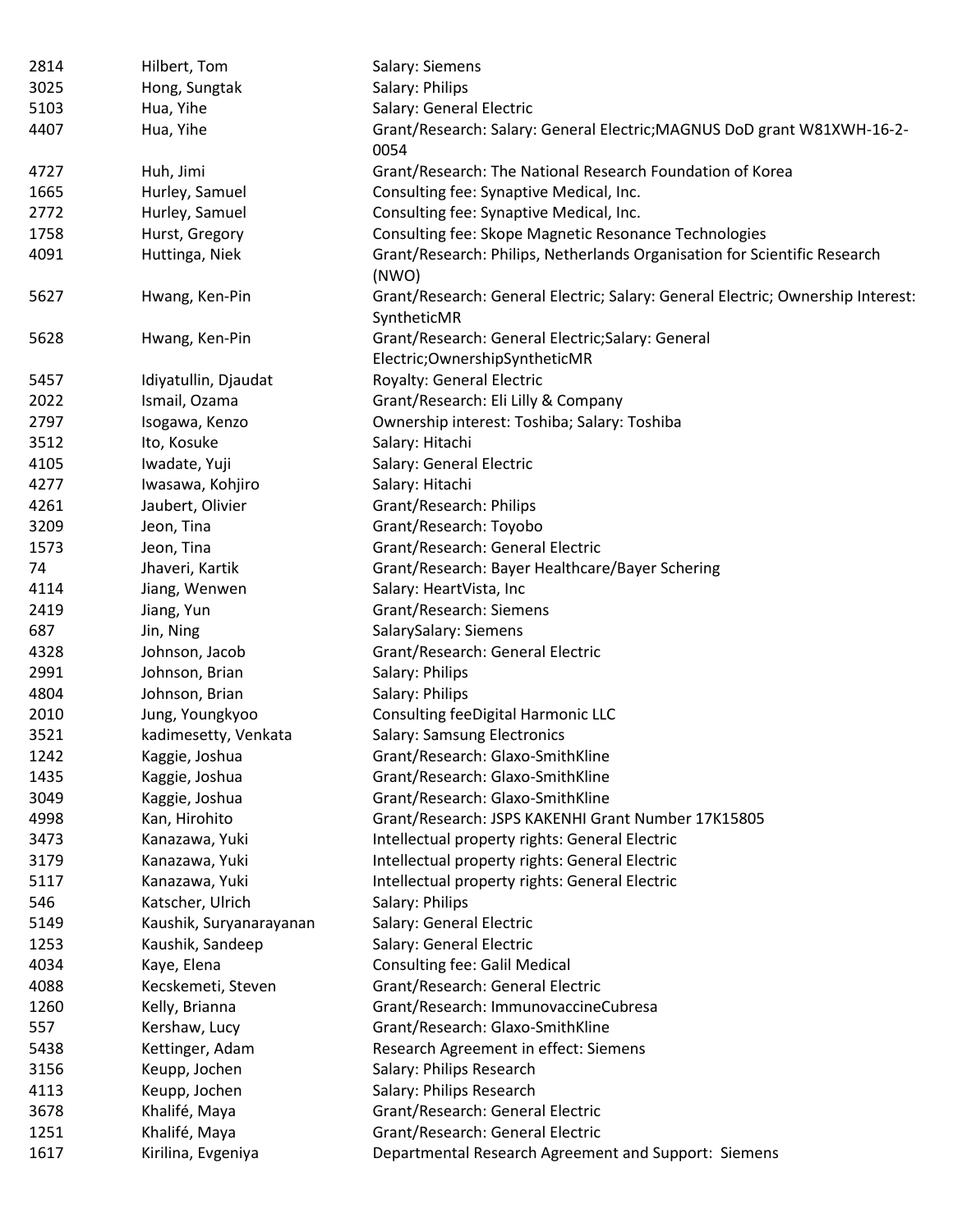| 790  | Kirilina, Evgeniya         | Siemens; Research cooperation agreement                                         |
|------|----------------------------|---------------------------------------------------------------------------------|
| 331  | Koff, Matthew              | HSS has an institutional agreement in place with GE Healthcare; Salary: Johnson |
|      |                            | & Johnson                                                                       |
| 341  | Kogan, Feliks              | Grant/Research: General Electric                                                |
| 4287 | Koh, Dongyean              | Ownership interest: Affinity Imaging GmbH                                       |
| 2987 | Koktzoglou, Ioannis        | Grant/Research: Siemens                                                         |
| 1398 | Konda, Anudeep             | Salary: Springbok, Inc.                                                         |
| 3438 | Kording, Fabian            | Ownership interest Salarynorthh medical GmbHnorthh medical GmbH                 |
| 1018 | Körzdörfer, Gregor         | Honoraria: Siemens                                                              |
| 798  | Körzdörfer, Gregor         | Honoraria: Siemens                                                              |
| 4085 | Körzdörfer, Gregor         | Honoraria: Siemens                                                              |
| 4232 | Körzdörfer, Gregor         | Honoraria: Siemens                                                              |
| 2706 | Kose, Ryoichi              | Salary: MRTechnolocy, Inc.                                                      |
| 1677 | Krämer, Julia              | Honoraria for lecturing. Biogen and Teva.                                       |
| 4130 | Krishnamoorthy, Guruprasad | Salary: Philips                                                                 |
| 2447 | Krishnamurthy, Uday        | Salary: Siemens                                                                 |
| 2529 | Krueger, Sascha            | Salary: Philips                                                                 |
| 461  | Krug, Roland               | Grant/Research: General Electric                                                |
| 2007 | Kulkarni, Praveen          | HorizonDiscoveryTransgenic Animals.                                             |
| 4724 | Kullberg, Joel             | Ownership interest: Salary: Antaros MedicalAntaros MedicalAntaros Medical       |
| 4075 | Kurpad, Krishna            | Salary: Micro Systems Engineering Inc.                                          |
| 5501 | Kurz, Felix                | Grant/Research: Deutsche Forschungsgemeinschaft (DFG)                           |
| 4624 | Kusahara, Hiroshi          | Salary: Toshiba                                                                 |
| 3535 | Lai, Zongying              | Salary                                                                          |
| 3316 | Lai, Peng                  | Salary: General Electric                                                        |
| 2948 | Lai, Peng                  | Salary: General Electric                                                        |
| 3383 | Lala, Sayeri               | Grant/Research: Grant/Research: Grant/Research:                                 |
|      |                            | NIBIBR01EB017337NICHDU01HD087211EECS MIT Quick Innovation Fellowship            |
| 5035 | Langner, Joanna            | Grant/Research: General Electric                                                |
| 1323 | Larsen, Ryan               | Grant/Research: Abbott Nutrition                                                |
| 3850 | Larson, Peder              | Grant/Research: General Electric                                                |
| 3687 | Larson, Peder              | Grant/Research: General Electric; Grant/Research: Siemens                       |
| 888  | Laun, Frederik             | Ownership interest: HQ Imaging                                                  |
| 4082 | Laustsen, Malte            | Salary: Philips; Sino-Danish Center for Education and Research                  |
| 4184 | Lazebnik, Mariya           | Salary: General Electric                                                        |
| 468  | Le Ster, Caroline          | Salary: Siemens                                                                 |
| 4220 | Lee, Philip                | Grant/Research: General Electric                                                |
| 2686 | Lee, Philip                | Grant/Research: General Electric                                                |
| 4165 | Leiner, Lukas              | Salary: Siemens                                                                 |
| 2787 | Leynes, Andrew             | Grant/Research: General Electric                                                |
| 2675 | Li, Zhiqiang               | Grant/Research: Philips                                                         |
| 4241 | Li, Zhiqiang               | Grant/Research: Philips                                                         |
| 2931 |                            | Salary: General Electric                                                        |
|      | Li, Chia-Wei               |                                                                                 |
| 2632 | Li, Chia-Wei               | Salary: General Electric                                                        |
| 796  | Li, Ka-Loh                 | Grant/Research: CRUK                                                            |
| 4127 | Liebig, Patrick            | Siemens; Refund for research work                                               |
| 5451 | Liebig, Patrick            | Siemens; Funding for phd                                                        |
| 3527 | Lin, Jyh-Miin              | Grant/Research: Ministry of Science and Technology, NVIDIA, Titan X Pascal      |
|      |                            | GPU grant (equivalent to \$1200 USD), Amazon web servicesAmazon AWS             |
|      |                            | Education credit (equivalent to \$60 USD); Dinner in ESMRMB 2017 congress       |
|      |                            | (equivalent to 30 - 40 Euro): General El                                        |
| 2600 | Lin, Huimin                | Salary: Siemens                                                                 |
| 1939 | Lin, Jian                  | Grant/Research:Novartis                                                         |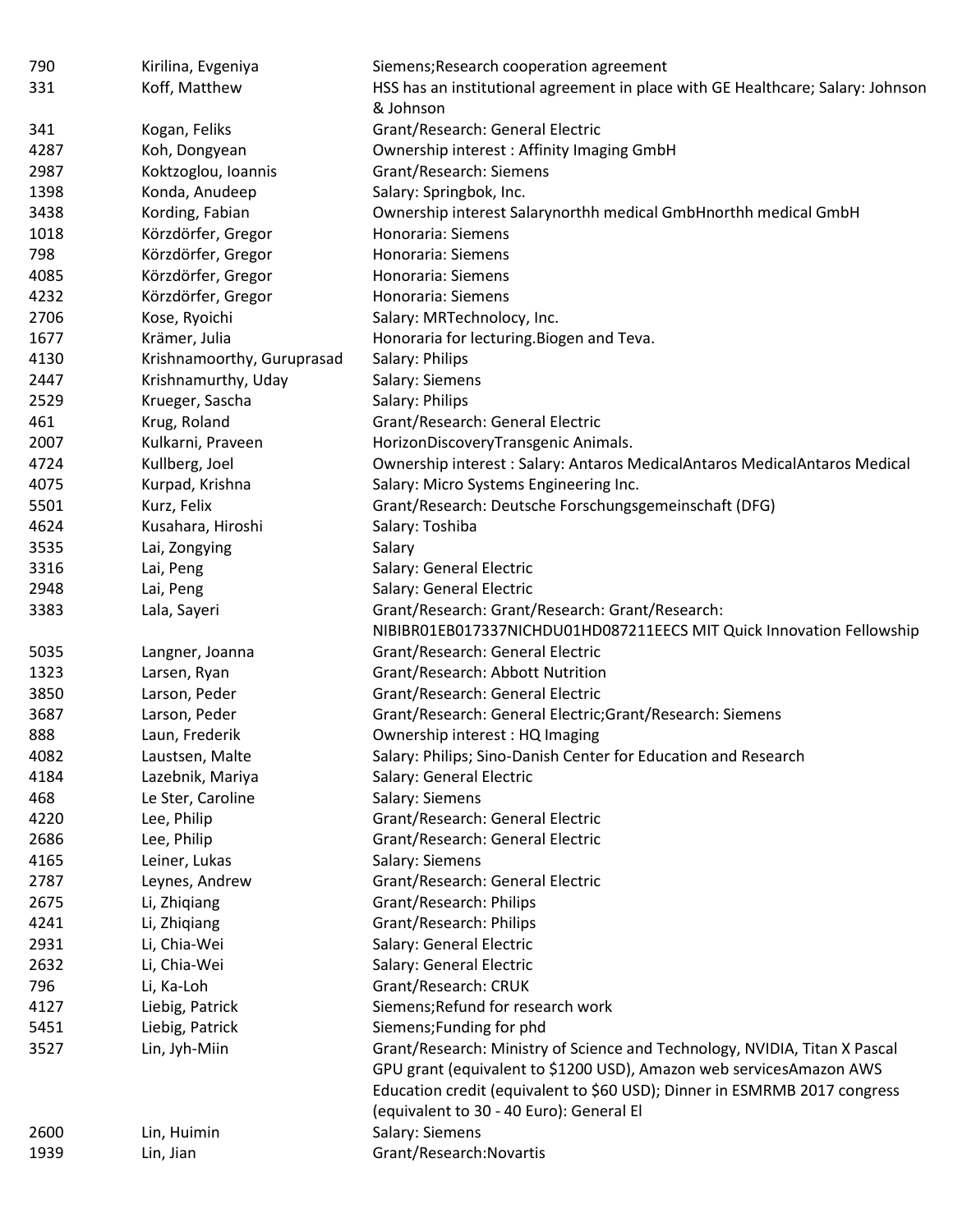| 4345 | Lin, Chien-Yuan       | Salary: General Electric                                                       |
|------|-----------------------|--------------------------------------------------------------------------------|
| 5161 | Lin, Chien-Yuan       | Salary: General Electric                                                       |
| 1890 | Lin, Chien-Yuan       | Salary: General Electric                                                       |
| 2685 | Litwiller, Daniel     | Salary: General Electric                                                       |
| 358  | Liu, Qi               | Salary: United Imaging Healthcare                                              |
| 2972 | Liu, Hao              | Royalty: tsinghua university                                                   |
| 3210 | Liu, Wei              | Salary: Siemens                                                                |
| 270  | Ljungberg, Emil       | Part of PhD funding: General Electric                                          |
| 4503 | Lo, Wei-Ching         | Grant/Research: Siemens                                                        |
| 3525 | Lo, Wei-Ching         | Grant/Research: Siemens                                                        |
| 3362 | Lønning, Kai          | Ownership interest: NicoLab                                                    |
| 28   | Lu, Jonathan          | Grant/Research: General Electric                                               |
| 3942 | Lu, Zheng-Rong        | Ownership interest: Molecular Theranotics, LLC, Ronghui MoTek                  |
|      |                       | Pharmaceuticals                                                                |
| 4106 | Luo, Hai              | Salary: AllTech Medical Systems                                                |
| 2740 | M S, Raghuprasad      | Salary: General Electric                                                       |
| 213  | Ma, Dan               | Grant/Research: Siemens                                                        |
| 315  | Ma, Dan               | Grant/Research: Siemens                                                        |
| 459  | MacKay, James         | Grant/Research: Glaxo-SmithKline                                               |
| 454  | MacMillan, Erin       | Salary: Philips                                                                |
| 420  | Madhavan, Radhika     | Salary: General Electric                                                       |
| 1718 | Maggiorelli, F.       | Grant/Research: General Electric                                               |
| 3598 | Makela, Ashley        | Magnetic Insight Inc. Data acquisition                                         |
| 3363 | Malkiel, Itzik        | Salary: General Electric                                                       |
| 4425 | Mandal, Ranajay       | Intellectual property rights: MR-LINK LLC                                      |
| 1927 | Maréchal*, Bénédicte  | Salary: Siemens                                                                |
| 917  | Masui, Takayuki       | Honoraria: General Electric                                                    |
| 73   | Masui, Takayuki       | Honoraria: General Electric                                                    |
| 2096 | Matsumoto, Yuki       | Intellectual property rights: General Electric                                 |
| 4221 | Mauconduit, Franck    | Salary: Siemens                                                                |
| 169  | Mazurkewitz, Peter    | Salary: Philips                                                                |
| 4042 | McDannold, Nathan     | Grant/Research: InSightec                                                      |
| 1022 | McGivney, Debra       | Grant/Research: Siemens                                                        |
| 786  |                       | Grant/Research: ARSEP                                                          |
|      | Mchinda, Samira       |                                                                                |
| 1848 | Mechling, Anna        | Salary: F. Hoffmann-La Roche Ltd                                               |
| 1019 | Mehta, Bhairav        | Grant/Research: Siemens                                                        |
| 1172 | Meineke, Jakob        | Salary: Philips                                                                |
| 2181 | Meineke, Jakob        | Salary: Philips                                                                |
| 5516 | Meineke, Jakob        | Salary: Philips                                                                |
| 293  | Meliado, E.F.         | Salary: MR Code BV                                                             |
| 2466 | Mendes Pereira, Lenon | Grant/Research: Siemens                                                        |
| 3027 | Meng, Ke              | Salary: United Imaging Healthcare                                              |
| 4104 | Menini, Anne          | Salary: General Electric                                                       |
| 3815 | Menini, Anne          | Salary: General Electric                                                       |
| 3065 | Miller, Jack          | Grant/Research: Novo Nordisk                                                   |
| 3567 | Miller, Jack          | Grant/Research: Novo Nordisk                                                   |
| 4750 | Miller, Jack          | Grant/Research: Novo Nordisk                                                   |
| 1634 | Mirzaalian, Hengameh  | Grant/Research: Advanced MRI                                                   |
| 5195 | Miyazaki, Mitsue      | Grant/Research: Toshiba; Salary: Toshiba                                       |
| 5196 | Miyazaki, Mitsue      | Grant/Research: Toshiba; Salary: Toshiba                                       |
| 2631 | Mojahed, Ed           | <b>Stocks &amp; Salary: Philips</b>                                            |
| 1651 | Molina-Romero, Miguel | Grant/Research: General Electric                                               |
| 2469 | Morgan, Alexandra     | Salary: Glaxo-SmithKline; Salary (spouse)Bioxydyn Ltd and Boehringer Ingelheim |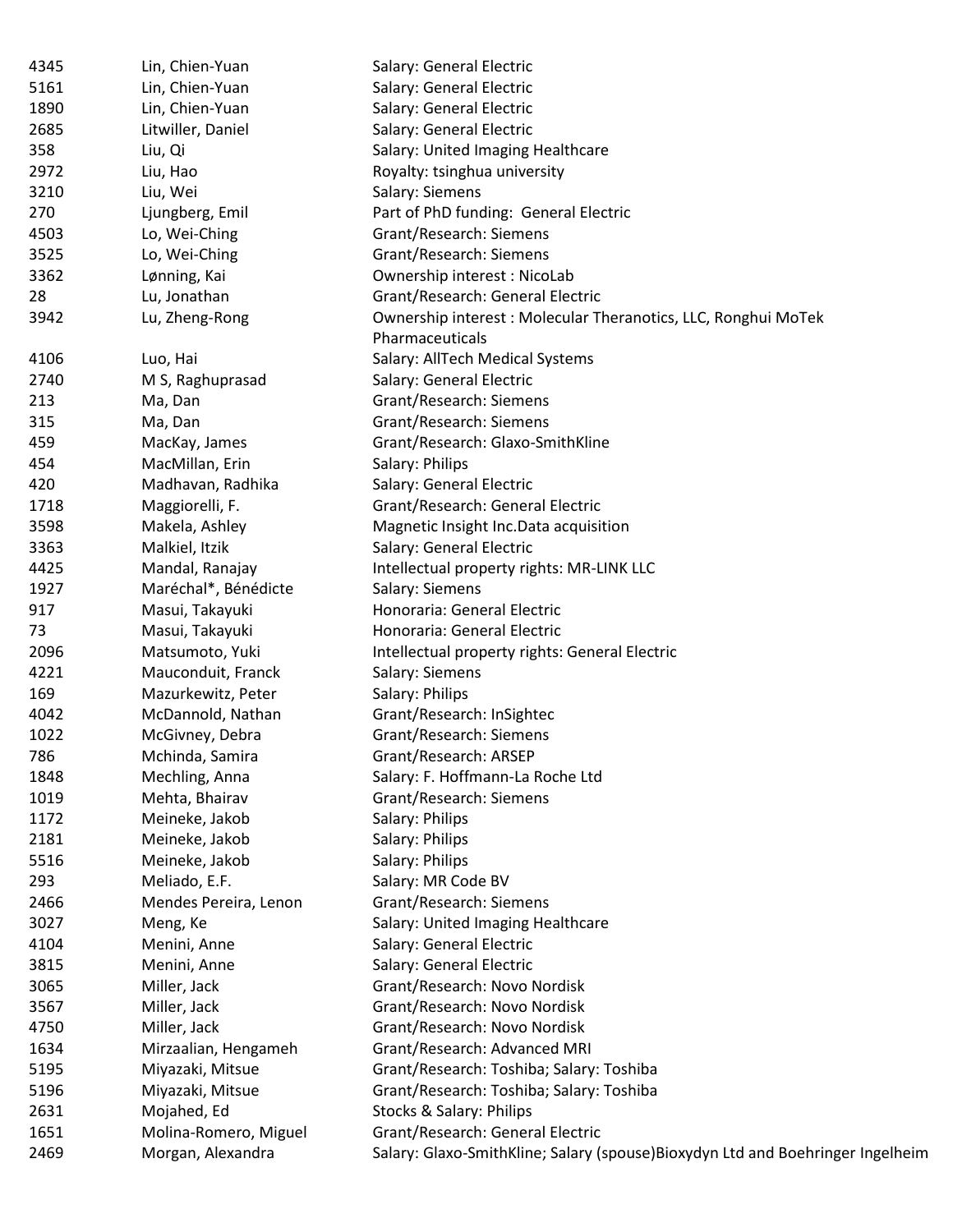| 2809 | Muckley, Matthew       | Grant/Research: Siemens                                                                                                                       |
|------|------------------------|-----------------------------------------------------------------------------------------------------------------------------------------------|
| 647  | Murbach, Manuel        | Grant/Research: General Electric; Grant/Research: Siemens                                                                                     |
| 4391 | Murbach, Manuel        | Grant/Research: General Electric; Grant/Research: Siemens                                                                                     |
| 440  | Murphy, Matthew        | Ownership interest: Royalty: General Electric; Resoundant                                                                                     |
| 3161 | Murphy, Matthew        | Ownership interest: Royalty: General Electric; Resoundant                                                                                     |
| 4741 | Neelavalli, Jaladhar   | Salary: Philips                                                                                                                               |
| 3153 | Neelavalli, Jaladhar   | Salary: Philips                                                                                                                               |
| 4952 | Nencka, Andrew         | Grant/Research: General Electric                                                                                                              |
| 5033 | Neubert, Ales          | <b>Grant/Research: Siemens</b>                                                                                                                |
| 1310 | Niedzielski, Joshua    | Grant/Research: General Electric                                                                                                              |
| 3500 | Nielsen, Anne          | Grant/Research: Innovation Fund Denmark; Salary: Cercare Medical                                                                              |
| 2741 | Nielsen, Anne          | Grant/ResearchSalaryInnovation Fund DenmarkCercare Medical                                                                                    |
| 2441 | Nikolaou, Panayiotis   | Grant/Research: Ownership interest: ExxonMobil Research And Engineering                                                                       |
| 5355 | Nilsson, Markus        | CompanyXeUS Technologies LTD<br>Ownership interest: Grant/Research: Random Walk ImagingRandom Walk                                            |
|      |                        | Imaging                                                                                                                                       |
| 1090 | Nilsson, Markus        | Grant/Research: Ownership interest: Random Walk ImagingRandom Walk                                                                            |
|      |                        | Imaging                                                                                                                                       |
| 2533 | Nishihara, Takashi     | Salary: Hitachi                                                                                                                               |
| 4505 | noda, seiichiro        | Grant/Research: Philips; masami yoneyamamasami yoneyama                                                                                       |
| 4215 | Nolte, Teresa          | Grant/Research: Philips; I am a Marie-Curie PhD student (EU grant), employed                                                                  |
|      |                        | via Philips Research Europe.                                                                                                                  |
| 1037 | Norman, Berk           | Grant/Research: General Electric                                                                                                              |
| 185  | Obara, Makoto          | I am Philips Employee. Philips                                                                                                                |
| 4360 | Ohno, Yoshiharu        | Grant/Research: Toshiba                                                                                                                       |
| 2460 | Ohno, Yoshiharu        | Grant/Research: Toshiba                                                                                                                       |
| 1257 | Ohno, Yoshiharu        | Grant/Research: Toshiba; Grant/Research: Bayer Healthcare/Bayer Schering                                                                      |
| 4359 | Ohno, Yoshiharu        | Grant/Research: Toshiba; Grant/Research: Guerbet Japan                                                                                        |
| 3964 | Okada, Tomohisa        | Grant/Research: Siemens; Speaker Honoraria: Siemens                                                                                           |
| 3300 | Okada, Tomohisa        | Grant/Research: Siemens; Honoraria: Siemens                                                                                                   |
| 934  | Ong, Frank             | Research Support: General Electric                                                                                                            |
| 3425 | Ong, Frank             | Research Support: General Electric                                                                                                            |
| 3378 | Ong, Frank             | Research Support: General Electric                                                                                                            |
| 349  | Ooi, Melvyn            | Salary: Philips                                                                                                                               |
| 3789 | Oshinski, John         | Salary: Siemens; Xiaodong Zhong is an employee of Siemens                                                                                     |
| 3361 | Oshinski, John         | Salary: Siemens; Xiaodong Zhong is an employee of Siemens                                                                                     |
| 1701 | Otake, Yosuke          | Salary: Hitachi                                                                                                                               |
| 355  | Paley, Martyn          | Ownership interest: Imaging SYstems Design Ltd.                                                                                               |
| 346  | Panda, Ananya          | Salary: Siemens                                                                                                                               |
| 4320 | Panda, Ananya          | Salary: Siemens                                                                                                                               |
| 4502 | Panda, Ananya          | Grant/Research: Siemens                                                                                                                       |
| 2989 | Pang, Jianing          | Salary: Siemens                                                                                                                               |
| 1168 | Papp, Daniel           | Siemens co-funded Daniel Papp's PhD studies between 2013 and 2017; No                                                                         |
|      |                        | financial support was provided for the research presented in this abstract, or                                                                |
|      |                        | during the duration of Daniel Papp's employment in Oxford                                                                                     |
| 958  | Park, Yae Won          | Grant/Research: National Research Foundation of Korea (NRF) funded by the<br>Ministry of Science, ICT & Future Planning (2017R1D1A1B03030440) |
| 1759 | Pascal, Joris          | Grant/Research: Metrolab Technlogy SA                                                                                                         |
| 5289 | Patil, Sunil           | Salary: Siemens                                                                                                                               |
| 425  | Patriat, Remi          | Ownership interest: Surgical Information Sciences                                                                                             |
| 3633 | Patriat, Remi          | Ownership interest: Surgical Information Sciences                                                                                             |
| 4376 | Patterson, Steve       | Grant/Research: General Electric                                                                                                              |
| 406  | Pavuluri, KowsalyaDevi | Ownership interest : senCEST LLC                                                                                                              |
|      |                        |                                                                                                                                               |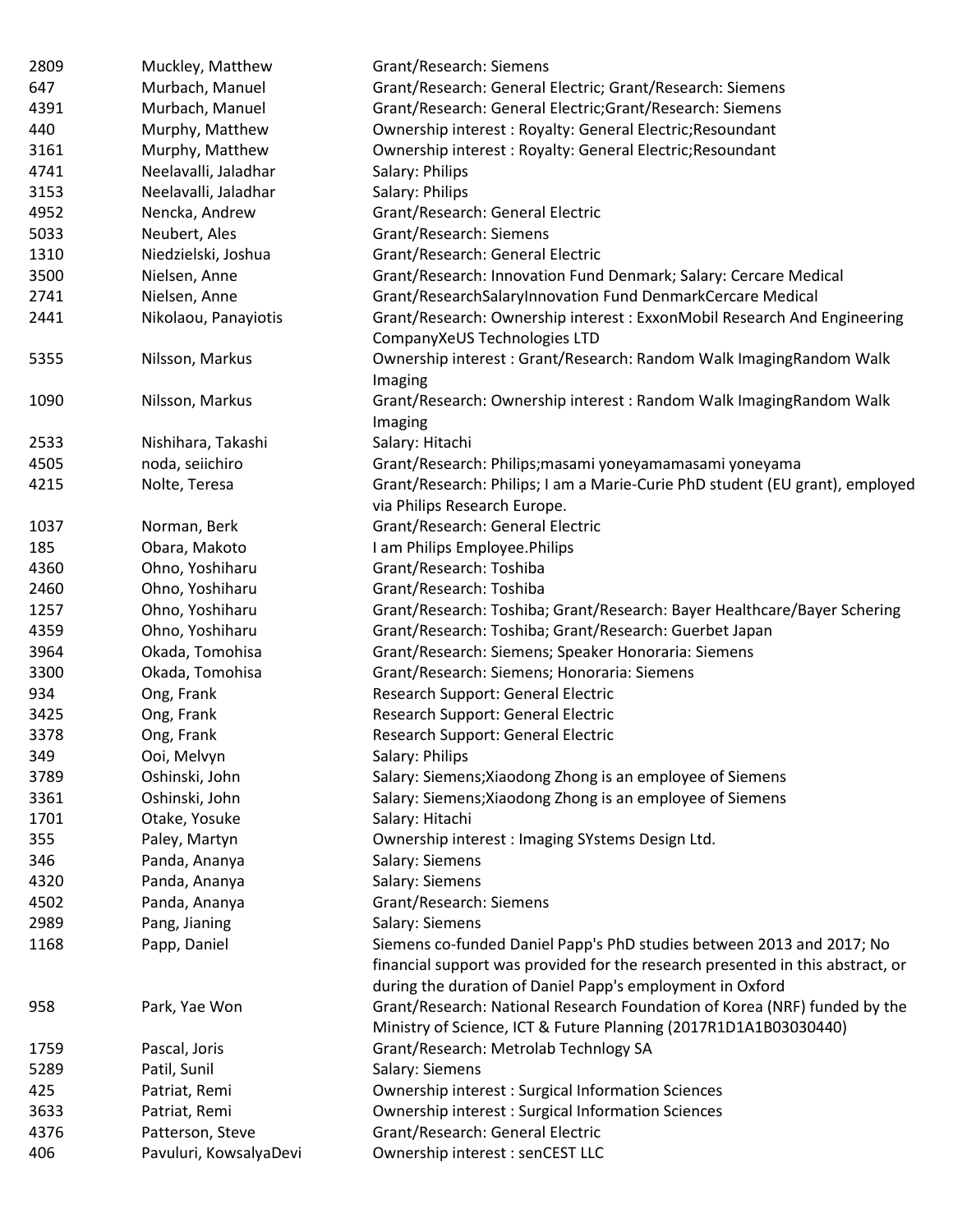| 4908 | Pednekar, Amol        | Employee till January 2017: Philips                                          |
|------|-----------------------|------------------------------------------------------------------------------|
| 4777 | Pednekar, Amol        | Salary: Philips                                                              |
| 3456 | Pednekar, Amol        | Salary: Philips; Employee of Philips will January 2017                       |
| 1546 | Pepin, Kay            | Grant/Research: Varian                                                       |
| 4784 | Piccini, Davide       | Salary: Siemens; Ownership interest: Siemens                                 |
| 4783 | Piccini, Davide       | Salary: Siemens; Ownership interest: Siemens                                 |
| 1632 | Pizzolato, Marco      | Salary: Olea Medical                                                         |
| 3118 | Pizzolato, Marco      | Salary: Olea Medical                                                         |
| 937  | Polak, Daniel         | Salary: Siemens                                                              |
| 2661 | Poot, Dirk            | Grant/Research: General Electric                                             |
| 334  | Pownder, Sarah        | HSS has an institutional agreement in place with GE Healthcare               |
| 2471 | Qing, Kun             | Grant/Research: Siemens                                                      |
| 1371 | Qiong, Zhang          | Salary: Siemens                                                              |
| 2992 | Qiong, Zhang          | Salary: Siemens                                                              |
| 3668 | Qiu, Deqiang          | Grant/Research: Siemens                                                      |
| 1891 | Qu, Jianxun           | Salary: General Electric                                                     |
| 93   | Rahbar, Habib         | Grant/Research: General Electric                                             |
| 942  | Rahmer, Jürgen        | Salary: Philips                                                              |
| 5040 | Raj, Archit           | Salary: Samsung Electronics                                                  |
| 4692 | Rakow-Penner, Rebecca | Grant/Research: General Electric                                             |
| 2687 | Ramani, Sathish       | Salary: General Electric                                                     |
| 4757 | Rehwald, Wolfgang     | Salary: Siemens                                                              |
| 1712 | Reykowski, Arne       | Salary: Philips                                                              |
| 27   | Reykowski, Arne       | Salary: Philips                                                              |
| 115  | Riegler, Johannes     | Salary: F. Hoffmann-La Roche Ltd                                             |
| 3519 | Rioux, James          | Grant/Research: General Electric; Investigator Sponsored Research Agreement  |
| 1738 | Rivera, Deb           | Salary: MR Coils, BV; Ownership interest: MR Installation & Testing, BV      |
| 3835 | Rivera, Deb           | Salary: Ownership interest: MR Coils BVand IPMR Production and Services BV,  |
|      |                       | MR Installatino and Testing BV                                               |
| 3190 | Robison, Ryan         | Grant/Research: Philips                                                      |
| 4497 | Roccia, Elisa         | Grant/Research: Siemens                                                      |
| 2465 | Rotärmel, Alexander   | Grant/Research: Siemens                                                      |
| 4309 | Rupprecht, Sebastian  | Ownership interest: HyQ Research Solutions, LLC                              |
| 2673 | Rydén, Henric         | Co-author Tim Sprenger is an on-site scientist employed by GE Healthcare.Co- |
|      |                       | author Johan Berglund receives salary support from GE Healthcare.            |
| 5352 | Sakai, Koji           | Donated lab staff: Siemens                                                   |
| 3095 | Sakaie, Ken           | Salary: GenzymeNovartis                                                      |
| 1980 | Sakaie, Ken           | Salary: Salary: NovartisGenzyme                                              |
| 123  | Salem, Ahmed          | Ownership interest: Bioxydyn Ltd.; Salary: Bioxydyn Ltd.                     |
| 999  | Sall, Sean            | Ownership interest: Arterys; Salary: Arterys                                 |
| 3471 | Sampath, Smita        | Salary: Merck Sharp and Dohme                                                |
| 3334 | Sampath, Smita        | Salary: Merck Sharp and Dohme                                                |
| 684  | Sandino, Christopher  | Grant/Research: General Electric                                             |
| 4331 | Scaranelo, Anabel     | Grant/Research: Toronto Joint Department of Medical Imaging                  |
| 2458 | Schiwek, Marilisa     | Salary: Boehringer Ingelheim Pharma GmbH & Co. KG                            |
|      |                       |                                                                              |
| 1233 | Schmainda, Kathleen   | <b>Ownership interest: Imaging Biometrics LLC</b>                            |
| 650  | Schmidt, Ehud         | Grant/Research: Abbott Inc.                                                  |
| 3260 | Schmidtke, Luca       | Salary: Siemens                                                              |
| 536  | Schneider, Manuel     | Stipend: Siemens                                                             |
| 5615 | Schneider, Manuel     | <b>Stipend: Siemens</b>                                                      |
| 2773 | Schneider, Manuel     | Siemens; Stipend                                                             |
| 5010 | Schuetz, Gunnar       | Salary: Bayer Healthcare/Bayer Schering                                      |
| 314  | Schulte, Rolf         | Salary: General Electric                                                     |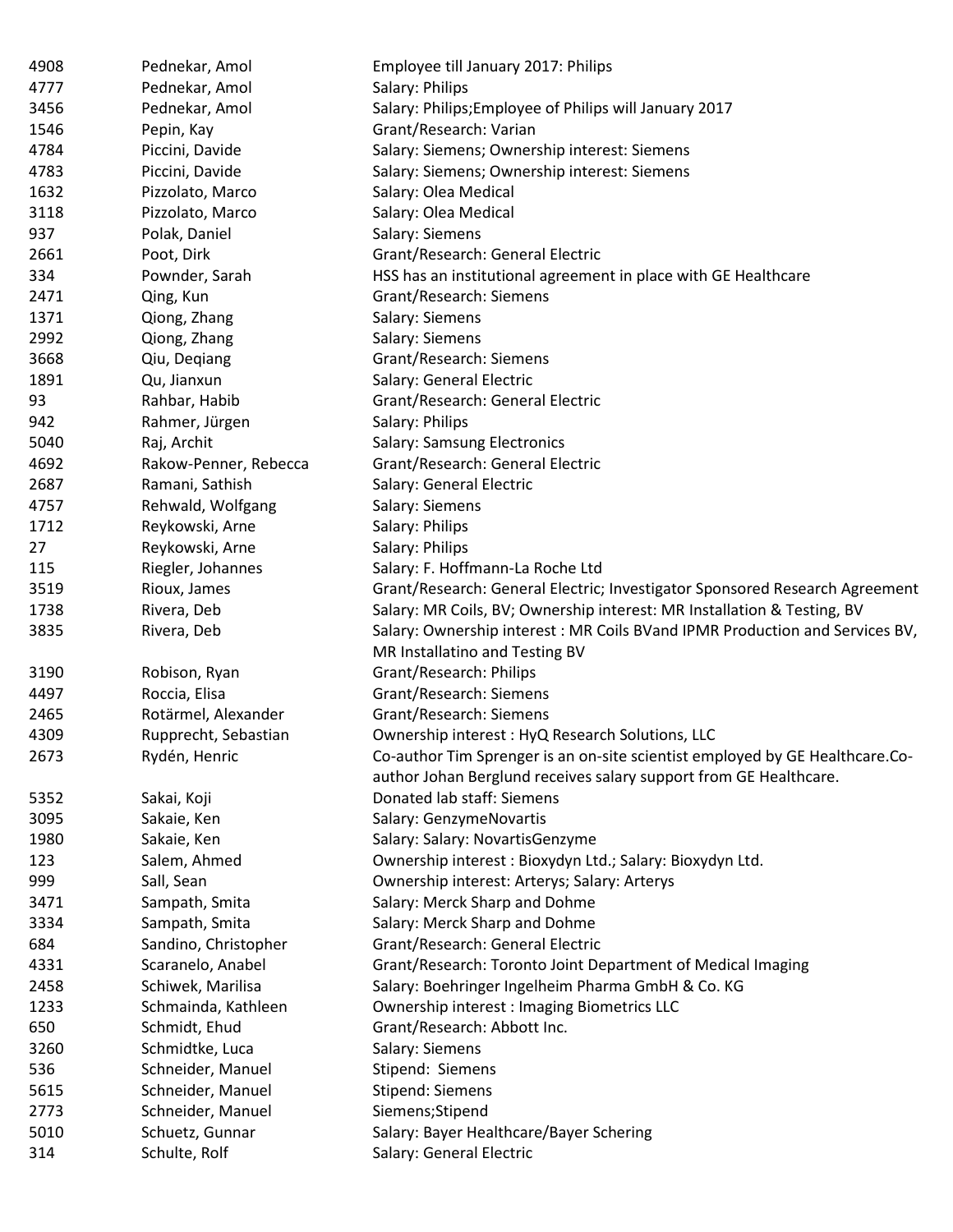| 3386 | Schulte, Rolf          | Salary: General Electric                                                                                                                                                                         |
|------|------------------------|--------------------------------------------------------------------------------------------------------------------------------------------------------------------------------------------------|
| 2676 | Schulte, Rolf          | Salary: General Electric                                                                                                                                                                         |
| 25   | Scott, Greig           | Grant/Research: General Electric                                                                                                                                                                 |
| 1199 | Seif, Maryam           | The Max Planck Institute for Human Cognitive and Brain Sciences has an                                                                                                                           |
|      |                        | institutional research agreement with Siemens Healthcare.                                                                                                                                        |
| 3749 | Sekine, Tetsuro        | Grant/Research: Hitachi; Grant/Research: Fukuda Foundation for Medical<br>Technology                                                                                                             |
| 223  | Selvaggi, Pierluigi    | Grant/Research: F. Hoffmann-La Roche Ltd                                                                                                                                                         |
| 2528 | Sénégas, Julien        | Salary: Philips                                                                                                                                                                                  |
| 3480 | Serhal, Ali            | Grant/Research: Siemens; Intellectual property rights: Siemens                                                                                                                                   |
| 4333 | Shapiro-Feinberg, Myra | DDE MRI solutions Ltd.Owner (51% shares), CTO, no salaryCTODDE MRI<br>solutions Ltd                                                                                                              |
| 5286 | Shepherd, Timothy      | Grant/ResearchBrainLab AG                                                                                                                                                                        |
| 4219 | Shi, Xinwei            | Grant/Research Support: General Electric                                                                                                                                                         |
| 4126 | Shi, Xinwei            | Grant/Research Support: General Electric                                                                                                                                                         |
| 835  | Shi, Yuhang            | Grant/Research: Siemens                                                                                                                                                                          |
| 4342 | Shi, Linxi             | Grant/Research: General Electric                                                                                                                                                                 |
| 4995 | Shiodera, Taichiro     | Salary: Toshiba                                                                                                                                                                                  |
| 4990 | Shirai, Toru           | Salary: Hitachi                                                                                                                                                                                  |
| 2828 | Simeth, Josiah         | Intellectual property rights: University of Michigan                                                                                                                                             |
| 3809 | Singhrao, Kamal        | Grant/Research: Varian                                                                                                                                                                           |
| 350  | Skare, Stefan          | Grant/Research: General Electric                                                                                                                                                                 |
| 1429 | Sneag, Darryl          | Salary: General Electric; Ownership interest: General Electric                                                                                                                                   |
| 2936 | Solana, Ana Beatriz    | Salary: General Electric                                                                                                                                                                         |
| 1175 | Sommer, Karsten        | Salary: Philips                                                                                                                                                                                  |
| 1627 | Sone, Yoshifumi        | Sequence(WIP) Research Support: Siemens                                                                                                                                                          |
| 4172 | Sonnow, Lena           | Grant/Research: Siemens; Intellectual property rights: Siemens; Honoraria:<br><b>Siemens</b>                                                                                                     |
| 4101 | Speier, Peter          | Salary: Siemens; Ownership interest: Siemens                                                                                                                                                     |
| 5008 | Spincemaille, Pascal   | Intellectual property rights: Cornell University                                                                                                                                                 |
| 4402 | Spronk, Tobias         | Grant/Research: 1MR: comp GmbH, Testing Services for MR Safety &<br>Compatibility, Gelsenkirchen, Germany                                                                                        |
| 2747 | Sreekumari, Arathi     | Salary: General Electric                                                                                                                                                                         |
| 1320 | Starčuk, Zenon         | members of a consortium occasionally selling the software mentioned to<br>commercial clientsjMRUI-developing consortium of research institutions,                                                |
|      |                        | www.jmrui.org                                                                                                                                                                                    |
| 4183 | Steckner, Michael      | Salary: Toshiba                                                                                                                                                                                  |
| 5341 | Steinhoff, Malte       | Salary for internship and Master's thesis: Philips                                                                                                                                               |
| 941  | Stich, Manuel          | Grant/Research: Siemens                                                                                                                                                                          |
| 168  | Stich, Manuel          | Grant/Research: Siemens                                                                                                                                                                          |
| 1453 | Stijnman, Peter        | Grant/Research: Philips;Grant/Research: Medtronic                                                                                                                                                |
| 3000 | Stojanovska, Jadranka  | Consulting fee: Guerbet, LCC                                                                                                                                                                     |
| 3198 | Sun, Yiqun             | Consulting Language modification: Siemens                                                                                                                                                        |
| 4880 | Sun, Wenbo             | Salary: UIH                                                                                                                                                                                      |
| 4509 | Sung, KyungHyun        | Grant/Research: Siemens                                                                                                                                                                          |
| 4235 | Sveinsson, Bragi       | Grant/Research: General Electric                                                                                                                                                                 |
| 4782 | Syed, Amer Ahmed       | Consulting fee: Circle Cardiovascular Imaging, Inc (James Carr, MD; Michael<br>Markl, PhD); Salary: Circle Cardiovascular Imaging, Inc (Alireza Sojoudi, MSc;<br>Qiao Wei, PhD; Xuexin Gao, PhD) |
| 2048 | Symms, Mark            | Salary: General Electric                                                                                                                                                                         |
| 326  | Symms, Mark            | Salary: General Electric                                                                                                                                                                         |
| 5162 | Syväri, Jan            | Grant/Research: Philips                                                                                                                                                                          |
| 5163 | Syväri, Jan            | Grant/Research: Philips                                                                                                                                                                          |
|      |                        |                                                                                                                                                                                                  |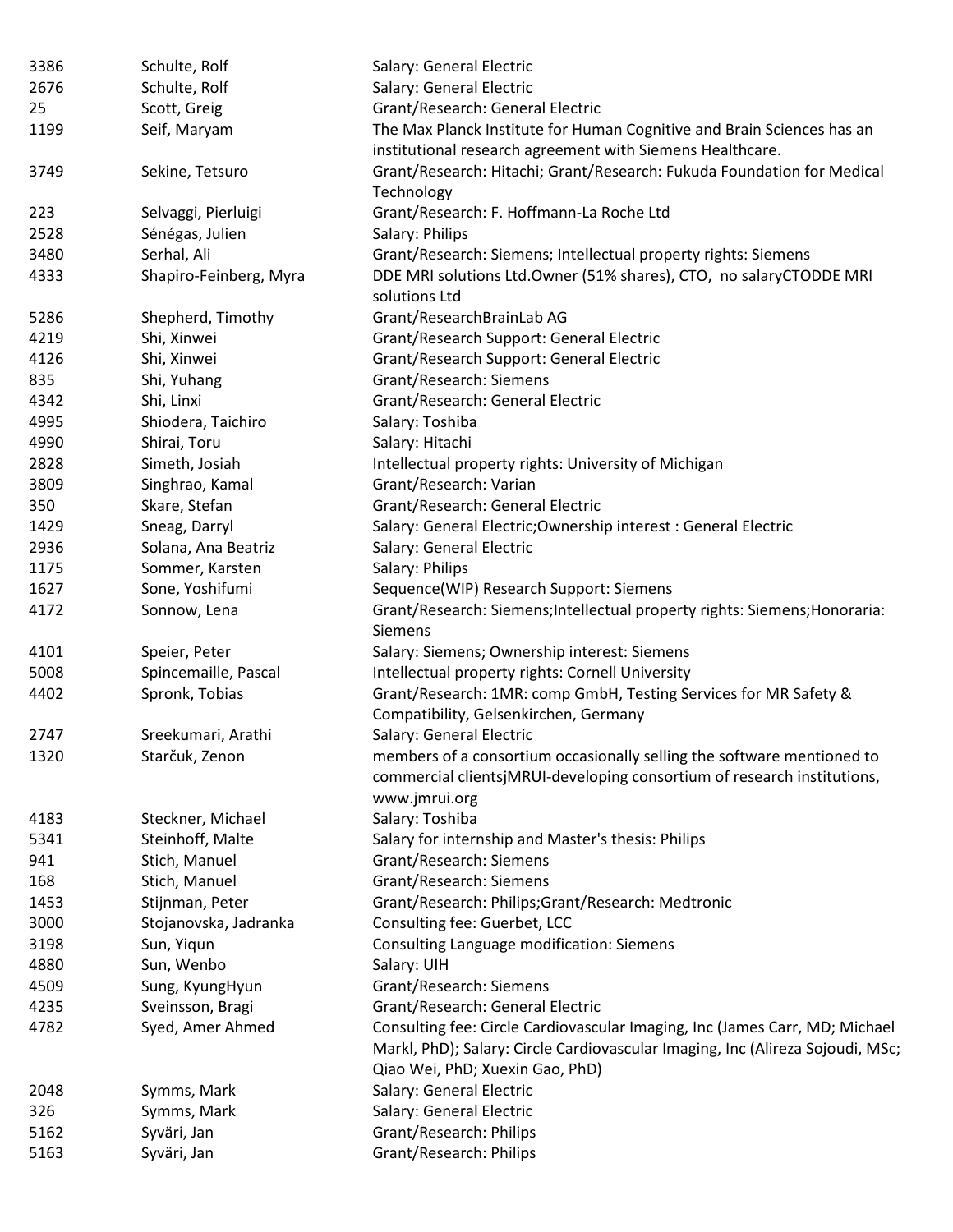| 207  | Szczepankiewicz, Filip | Salary: Random Walk Imaging AB (formerly CR Development)                                                                                    |
|------|------------------------|---------------------------------------------------------------------------------------------------------------------------------------------|
| 2179 | Tabbara, Rami          | Grant/Research: Siemens                                                                                                                     |
| 1754 | Takamori, Hiromitsu    | Grant/Research: Toshiba;Salary: Toshiba                                                                                                     |
| 2996 | Takei, Naoyuki         | Salary: General Electric                                                                                                                    |
| 2796 | Takeshima, Hidenori    | Salary: Toshiba                                                                                                                             |
| 2723 | Tamada, Daiki          | Salary: Toshiba                                                                                                                             |
| 5641 | Tamada, Daiki          | Salary: Toshiba                                                                                                                             |
| 2793 | Tamir, Jonathan        | Grant/Research: General Electric                                                                                                            |
| 5630 | Taniguchi, Yo          | Salary: Hitachi                                                                                                                             |
| 1145 | Taoka, Toshiaki        | Grant/Research: Bayer Healthcare/Bayer Schering; Salary: Bayer                                                                              |
|      |                        | <b>Healthcare/Bayer Schering</b>                                                                                                            |
| 4432 | Taracila, Victor       | Salary: General Electric                                                                                                                    |
| 4110 | Tarasek, Matthew       | Salary: General Electric                                                                                                                    |
| 5019 | Tarasek, Matthew       | Salary: General Electric                                                                                                                    |
| 3675 | Tarasek, Matthew       | Salary: General Electric                                                                                                                    |
| 4178 | Tarasek, Matthew       | Salary: General Electric                                                                                                                    |
| 827  | Taso, Manuel           | Grant/Research: General Electric                                                                                                            |
| 3542 | Taso, Manuel           | Grant/Research: General Electric                                                                                                            |
| 2177 | Taso, Manuel           | Grant/Research: General Electric                                                                                                            |
| 1631 | Taviani, Valentina     | Salary: General Electric                                                                                                                    |
| 5085 | Tha, Khin              | Grant/Research: Philips                                                                                                                     |
| 201  | Toews, Alexander       | Grant/Research: General Electric                                                                                                            |
| 4143 | Tourais, Joao          | Grant/Research: Philips                                                                                                                     |
| 4767 | Tunnicliffe, Elizabeth | Consulting fee: Perspectum Diagnostics; Ownership interest: Perspectum<br>Diagnostics; Intellectual property rights: Perspectum Diagnostics |
| 4312 | Twieg, Michael         | Grant/Research: Siemens                                                                                                                     |
| 137  | Twieg, Michael         | Grant/Research: Siemens                                                                                                                     |
| 2802 | Uecker, Martin         | Royalty: Max-Planck Innovation GmbH                                                                                                         |
| 2606 | Ugarte, Ane            | Salary: Philips                                                                                                                             |
| 1543 | Urman, Noa             | Salary: Novocure                                                                                                                            |
| 407  | Utsumi, Hideo          | Ownership interest: ReMI Co.ltd.                                                                                                            |
| 3350 | Varga-Szemes, Akos     | Grant/Research: Siemens                                                                                                                     |
| 4453 | Virostko, Jack         | Ownership interest: Stellarray                                                                                                              |
| 5447 | Vu, An                 | United States GovernmentProvisional Patent #62526296                                                                                        |
| 2092 | Vymazal, Josef         | Consulting fee: Bracco                                                                                                                      |
| 720  | Wake, Nicole           | In-kind research support (3D printed models): Stratasys                                                                                     |
| 3561 | Walker, Christopher    | Grant/Research: General Electric                                                                                                            |
| 4076 | Wan, Yuqing            | Salary: Abbott                                                                                                                              |
| 2750 | Wang, Yu               | Salary: Neusoft Medical System                                                                                                              |
| 4335 | Wang, Kang             | Salary: General Electric                                                                                                                    |
| 5586 | Wang, Hui              | Salary: Philips                                                                                                                             |
| 1075 | Wang, Hui              | Salary: Philips                                                                                                                             |
| 2592 | Wang, Hui              | Salary: Philips                                                                                                                             |
| 4617 | Wang, Yi               | Salary: Philips                                                                                                                             |
| 4233 | Wang, Xiaoqi           | Salary: Philips                                                                                                                             |
| 4239 | Wang, Yuyu             | Salary: Siemens                                                                                                                             |
| 2879 | Wang, Xiaoqi           | Salary: Philips                                                                                                                             |
| 4234 | Wang, Xiaoqi           | Salary: Philips                                                                                                                             |
| 325  | Warntjes, Marcel       | Ownership interest: SyntheticMR; Salary: SyntheticMR                                                                                        |
| 3324 | Wech, Tobias           | Grant/Research: Siemens                                                                                                                     |
| 3325 | Wech, Tobias           | Grant/Research: Siemens                                                                                                                     |
| 3681 | Wech, Tobias           | Grant/Research: Siemens                                                                                                                     |
| 638  | Wei, Pei-Shan          | Grant/Research: Siemens                                                                                                                     |
|      |                        |                                                                                                                                             |